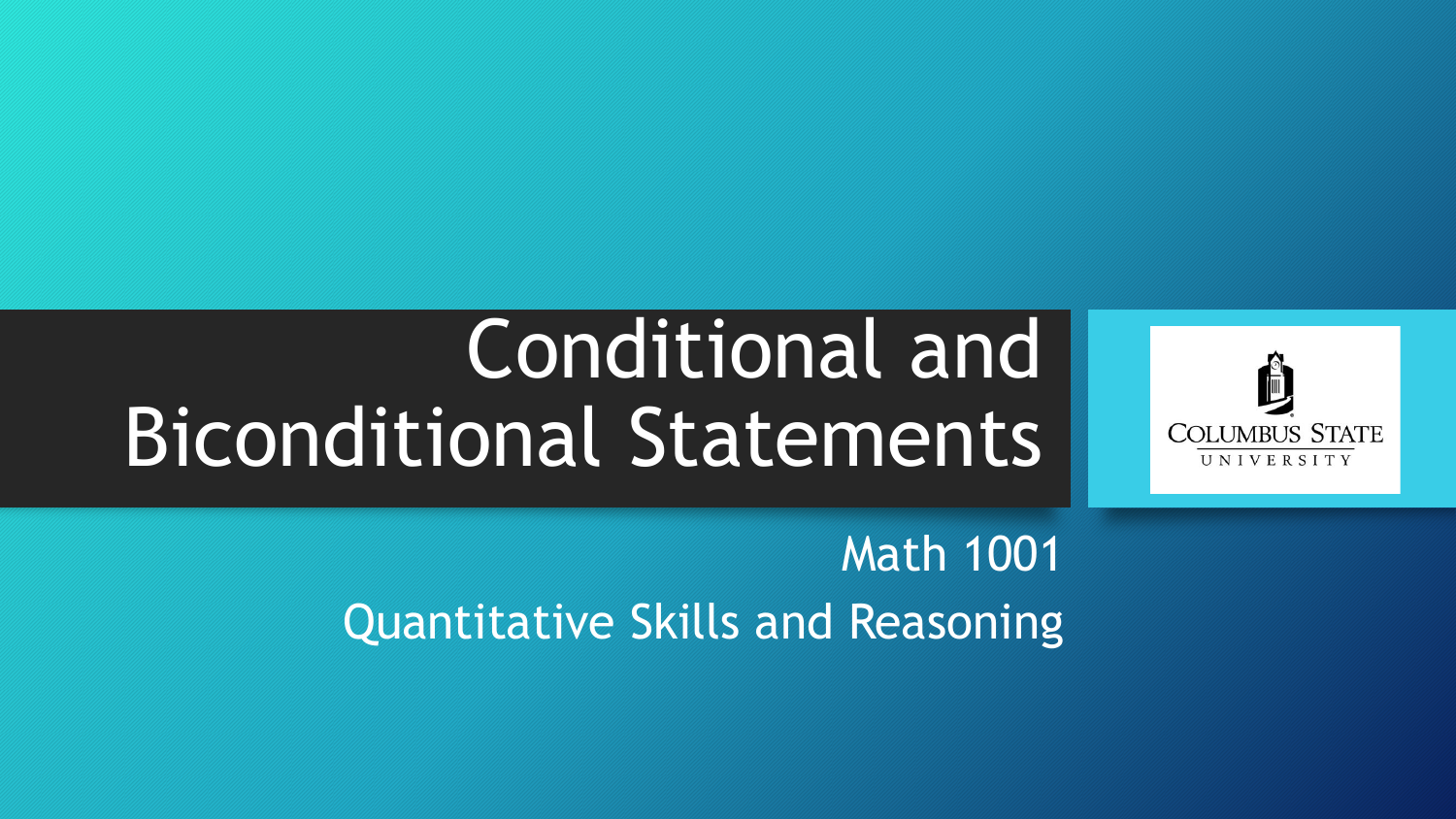## Truth Table Involving a Conditional

• Construct a truth table for [~*p* v (~*q* ˅ *p*)] → ~*p*.

|                |                |                                                        |                |                |    | $\overline{\phantom{a}}$ |  |
|----------------|----------------|--------------------------------------------------------|----------------|----------------|----|--------------------------|--|
| $\overline{D}$ | $\overline{a}$ | $\left[\begin{array}{ccc} -p & & v \end{array}\right]$ | $\sim$ (~a)    |                |    |                          |  |
|                |                |                                                        | $\mathsf{L}$   |                | سد |                          |  |
|                |                |                                                        | $\tau$         |                |    |                          |  |
|                |                | q                                                      | $\overline{P}$ | $\overline{r}$ |    |                          |  |
|                |                | $\sqrt{1}$                                             | $\tau$         | $\tau$         |    |                          |  |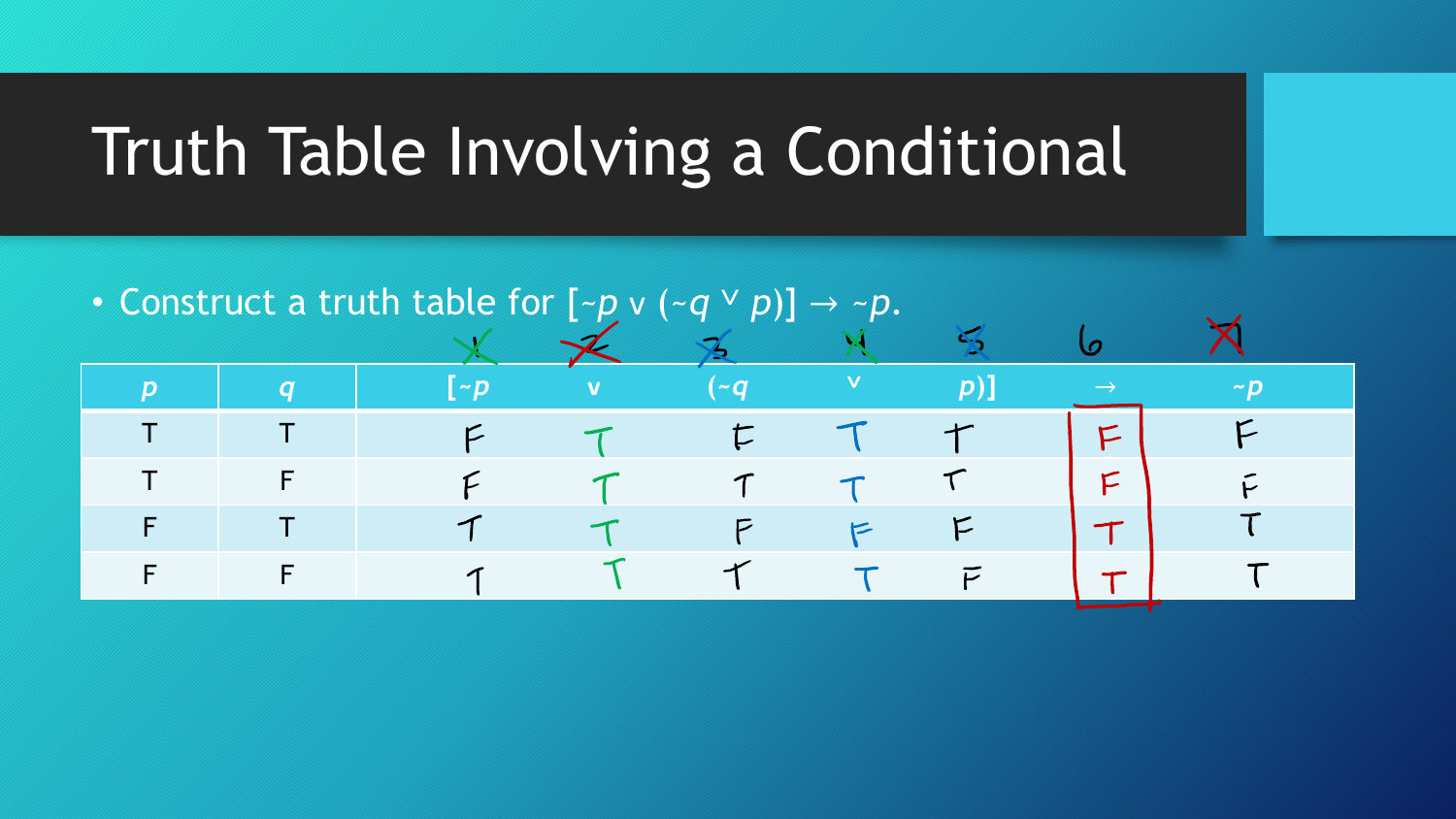#### An Equivalent Form of the Conditional

 $d$  is junctive form of the conditional of Show that  $p \rightarrow q \equiv \sim p \lor q$  using truth tables.

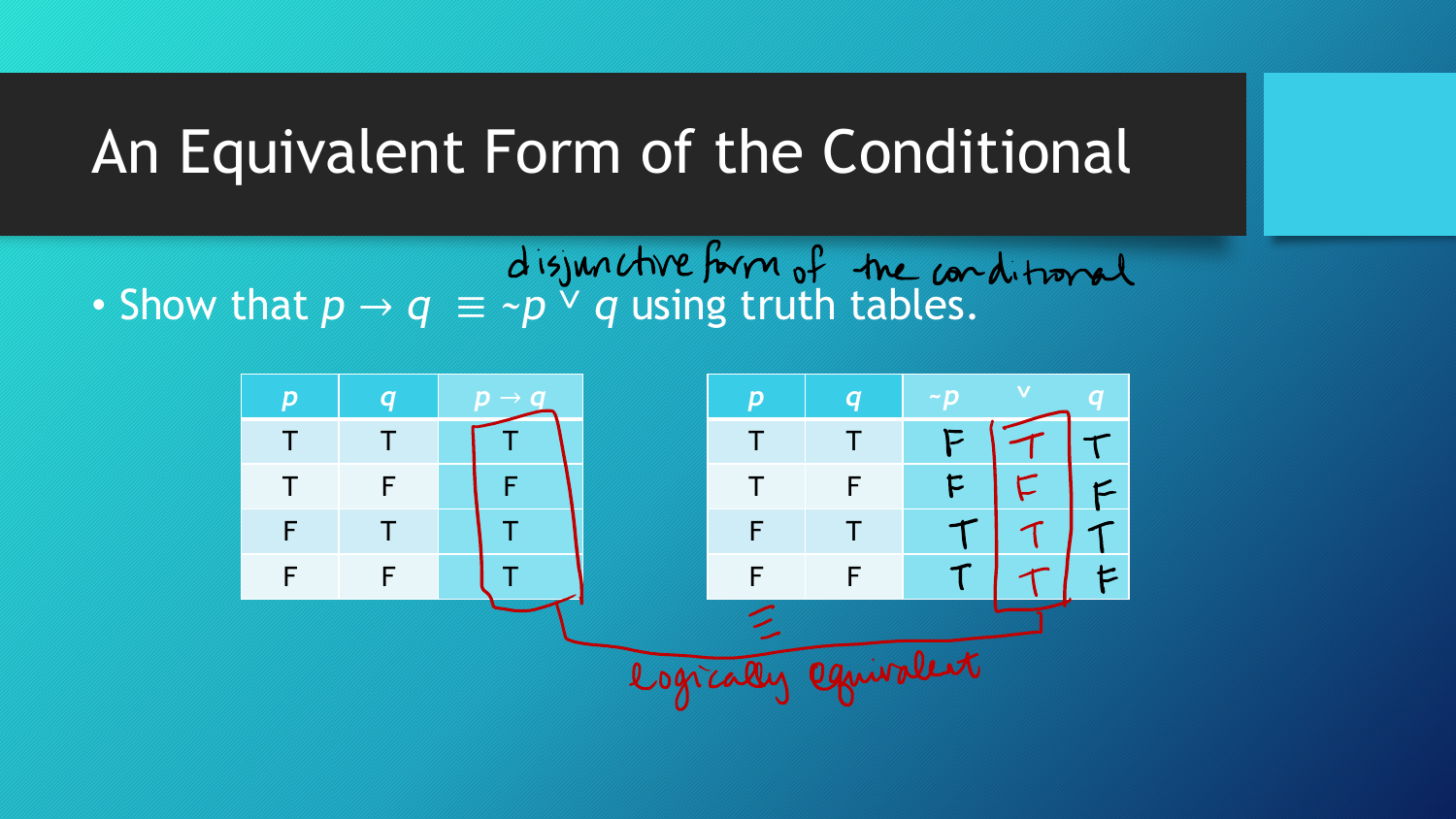### Rewriting a Conditional Statement

 $P \rightarrow Q \equiv \sim_P \vee q$ <br>• Write each of the following in its equivalent disjunctive form: • If I could catch a ball, I would join the softball team. • If I don't drink coffee, then I will get a headache. I can't play catch a ball or I would join the softball team. I drink coffee or) will get a headache.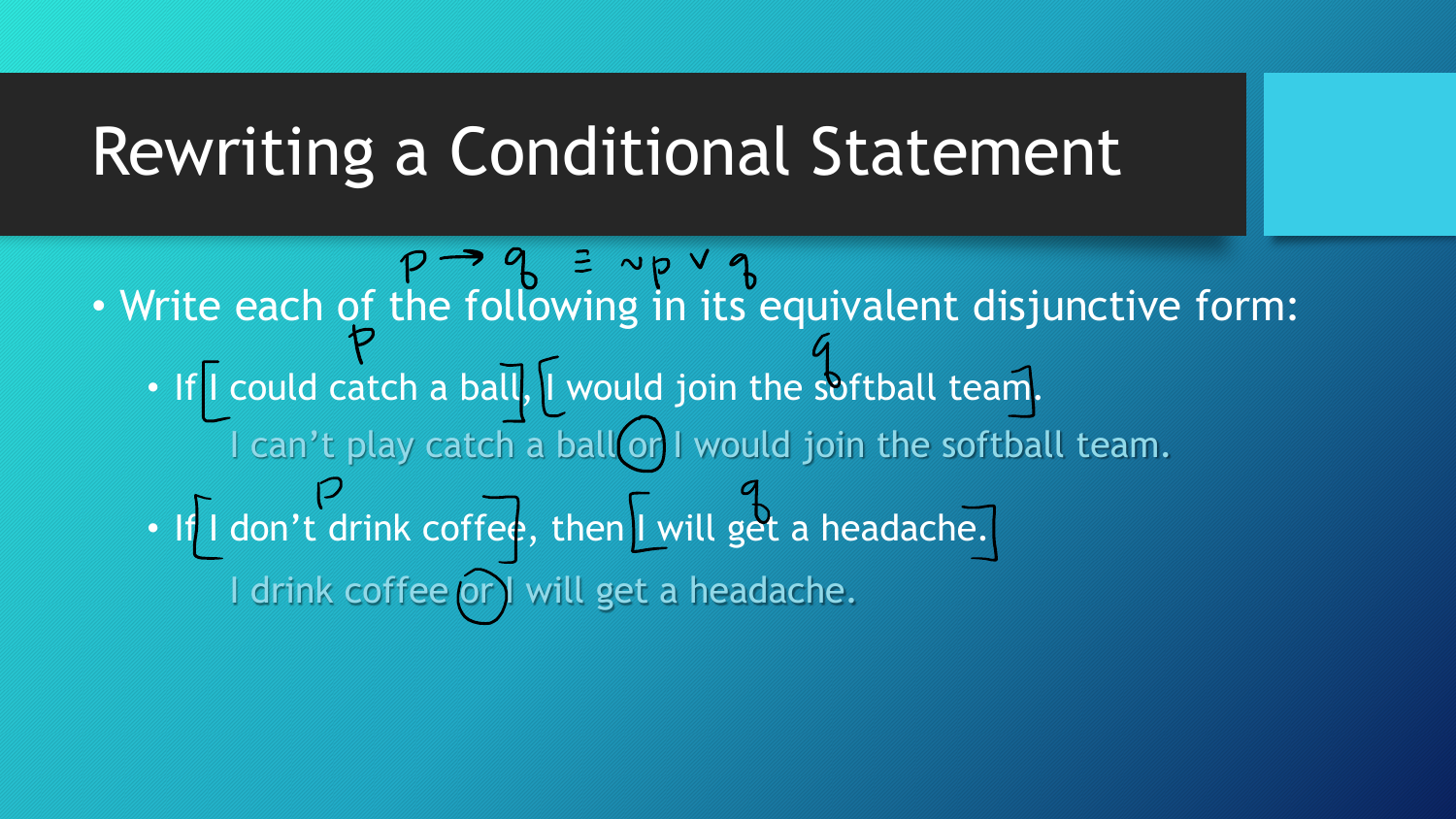### The Negation of a Conditional

• Because *p* → *q* ≡ *~p* ˅ *q*, an equivalent form of  $\sim$  ( $p \rightarrow q$ ) is given by  $\sim$  ( $\sim$  $p \vee q$ ), which, by one of De Morgan's laws, can be expressed as the conjunction *p* ˄ *~q*.

• Thus,  $\sim (p \rightarrow q) \equiv \sim (\sim p \vee q) \equiv p \wedge \sim q$ , or more simply, • ~(*p* → *q*) ≡ *p* ˄ *~q*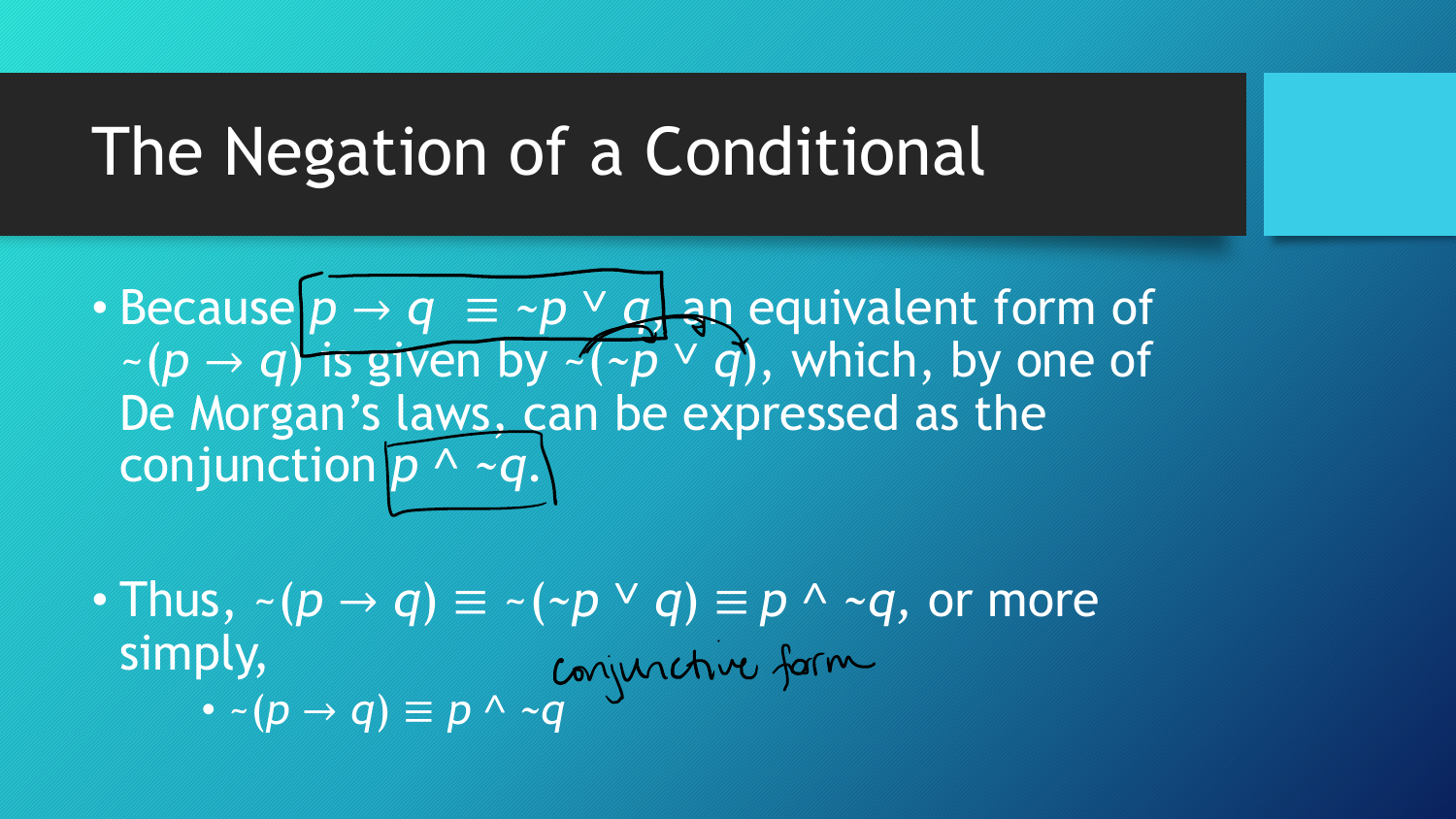#### Write the Negation of a Conditional Statement

• Write the negation of each conditional statement: • If I complete the activities, then I will pass the class. • If the guest speaker is late, then we will replace him. I complete the activities but I don't pass the class. The guest speaker is late but we won't replace him.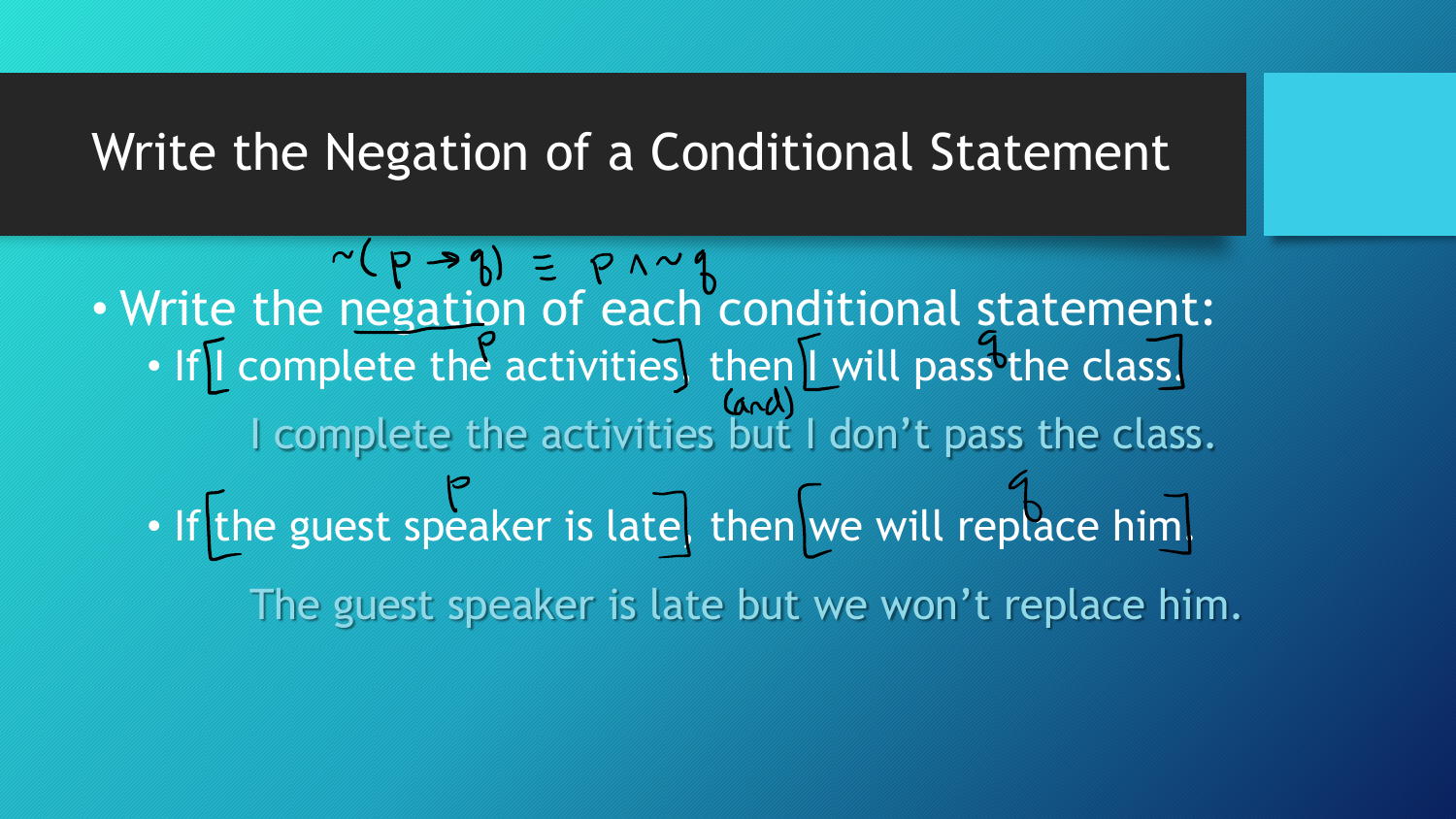### The Biconditional

- The statement  $(p \rightarrow q) \land (q \rightarrow p)$  is called a **biconditional** and is denoted by  $p \leftrightarrow q$ , which is read as "p if and only if q."
- $[p \leftrightarrow q \equiv [(p \rightarrow q) \land (q \rightarrow p)]$
- A truth table for  $p \leftrightarrow q$ :



• Note that this truth table shows that a biconditional statement is true only when *p* and *q* have the *same* truth value.